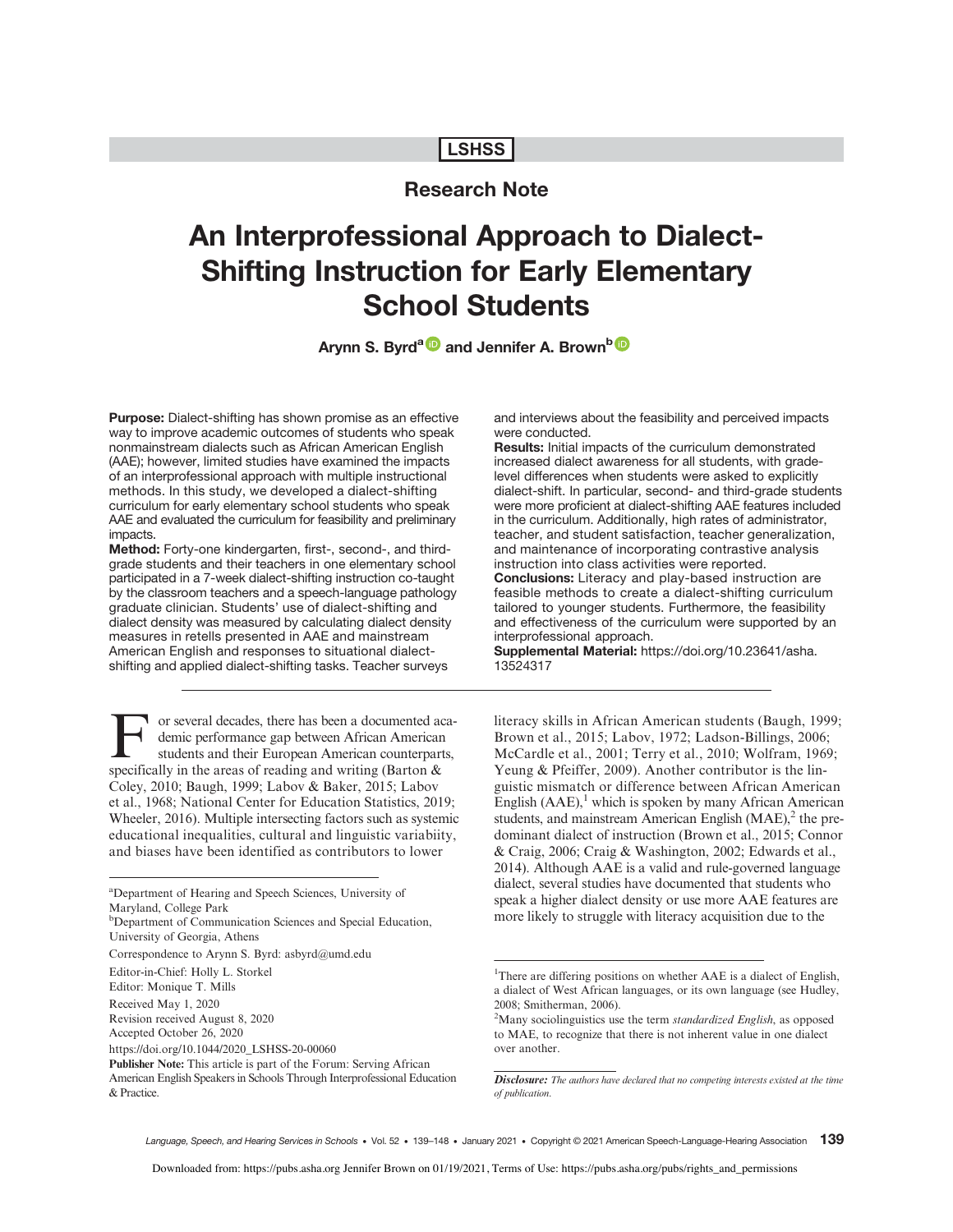linguistic mismatch (Charity et al., 2004; Craig & Washington, 2006; Craig et al., 2009; Washington et al., 2018).

Multiple efforts have focused on various instructional tools to support students who speak AAE within the classroom. The challenge has been developing tools that build on the cultural and linguistic knowledge that African American students are often immersed in at home and bring with them to school (Baugh, 1999; King, 1994; Labov, 1972; Smitherman & Smitherman-Donaldson, 1986; Swindler Boutte & Hill, 2006). Original approaches were often racist, classist, and suggested that teachers "act as if African American students had no language at all" and "re-teach language" to the student (Bereiter et al., 1966), or centered on "correctionist" models that corrected AAE utterances with MAE (Christenbury, 2000; Dresser & Asato, 2014; Hill, 2009; Kautzsch, 2002; Wheeler, 2008; Wheeler & Swords, 2006). These approaches led to lower student motivation, decreased teacher perspectives of student abilities, and failed to improve reading and writing outcomes on standardized tests (Dresser & Asato, 2014; Godley et al. 2006; Hill, 2009; Nieto, 2000; Pearson et al., 2013; Taylor, 1989; Wheeler, 2008; Wheeler & Swords, 2006).

More culturally responsive strategies have sought to highlight linguist diversity by examining the differences between two dialects to help student's dialect shift or deploy MAE features in an academic context (Craig, 2010, 2016; Cumming, 1997; Edwards & Rosin, 2016; Fisher & Lapp, 2013; Fogel & Ehri, 2000; Justic & Redle, 2014; Maddahian & Sandamela, 2000; Moyle, 2015; Simpkins et al., 1975; Sweetland, 2006; Taylor, 1989; Wheeler & Swords, 2006; Wolfram et al., 1999). One method that incorporates linguistic diversity and encourages students to shift between AAE and MAE is dialect-shifting with contrastive analysis (Feigenbaum, 1970; Justice & Redle, 2014; Wheeler, 2005, 2008; Wheeler & Swords, 2006). Dialect-shifting is described as the act of interchanging between two dialects depending on the social or cultural context and can increase students' awareness between their native dialect, such as AAE, and academic dialects, such as MAE (Justice & Redle, 2014; Pearson et al., 2013; Rickford et al., 2004; Wheeler & Swords, 2006). This skill can be implicitly acquired by students through observations in their environment or explicitly taught in curricula that use methods such as contrastive analysis (Baugh, 1999; Cumming, 1997; Taylor 1991; Wheeler, 2005, 2008). Contrastive analysis compares specific features of different dialects to teach students to discern differences between the dialects. Dialect-shifting taught through contrastive analysis can increase awareness of linguistic features, encourage metacognitive skills, build on the linguistic knowledge students already possess, and promote linguistic flexibility, skills that are critical for dialect-shifting, reading, and writing (Conner, 2008; Craig & Washington, 2006; Edwards & Rosin, 2016; Wheeler, 2008).

Despite the benefits, explicitly teaching dialect-shifting has been criticized for its promotion of segregated use of language, the portrayal of language use as a rigid activity by restricting the use of AAE to specific locations or interlocutors, and reinforcement that MAE is superior or the

more desired dialect (Gilyard, 2011; Young, 2009; Young et al., 2014). Additionally, it has been critiqued as a method that further challenges students' identities by perpetuating the idea that Eurocentric linguistic and cultural norms are valued more while putting the onus on the student to conform to those ideals within education (Canagarajah, 2006; Lee & Handsfield, 2018; Paris, 2012; Young, 2009). Critiques of explicitly teaching dialect-shifting highlight the tension around how we create and implement culturally relevant, responsive, and sustaining teaching practices. An ideal approach would be to shift our educational values to models that build on students' cultural backgrounds, prior accomplishments, and intellectual capabilities to teach additional skills (Ford et al. 2000; Gay, 2010; Ladson-Billings, 1995; Paris, 2012; Sleeter, 2012).

Although shifting educational values to be inherently more inclusive and culturally sustaining is the ultimate goal, it has been one that has proven to be slow-moving due to political and societal disagreement and difficulty translating theories of a culturally relevant classroom into practice (Ball, 1995; Barton & Coley, 2010; Nykiel-Herbert, 2010; Sleeter, 2012; Young 2010). Thus, there is still a need for concrete tools that support linguistic and cultural individuality while increasing reading and writing outcomes, which are especially important for younger students who are impacted by linguistic mismatch as soon as they enter the classroom (Charity et al., 2004; Craig & Washington, 2004, 2006; Craig et al., 2009; Hill, 2009). Researchers have demonstrated the promise of dialect-shifting instruction to improve teacher perspectives around linguistic variation and students' academic outcomes (Bailey, 1968; Craig, 2010, 2016; Edwards & Rosin, 2016; Feigenbaum, 1970; Fisher & Lapp, 2013; Golden, 1962; Hurst, 1965; Johnson et al., 2017; Lin, 1965; Moyle, 2015; Pearson et al. 2013; Rickford et al., 2004; Smitherman, 2015; Taylor, 1989; Wolfram et al., 1999).

Dialect-shifting is a feasible tool to mitigate linguistic impact within the classroom while also validating the use of AAE as an academic dialect; however, limited studies explore play- and literacy-based methods to facilitate instruction, focus equally on reciprocal shifting between AAE and MAE, and administer instruction in brief periods of time for early elementary school students. Furthermore, there is a need to explore the use of preexisting culturally relevant text to facilitate dialect-shifting instruction and the impacts of a curriculum developed with an interprofessional team that includes administration, teachers, and speech-language pathologists. The potential benefits could expand beyond improving proficiency in speaking MAE for academic context to contributing to the multidimensional approach needed to close the academic performance discrepancy.

The purpose of this project was twofold: (a) to develop a dialect-shifting instructional curriculum for kindergarten, first-, second-, and third-grade students that aligns with grade-specific learning standards and (b) to explore the feasibility, acceptability, and initial impacts of a pilot implementation of the curriculum. The following research questions guided this study: (a) How does participating in a brief dialect-shifting curriculum influence kindergarten,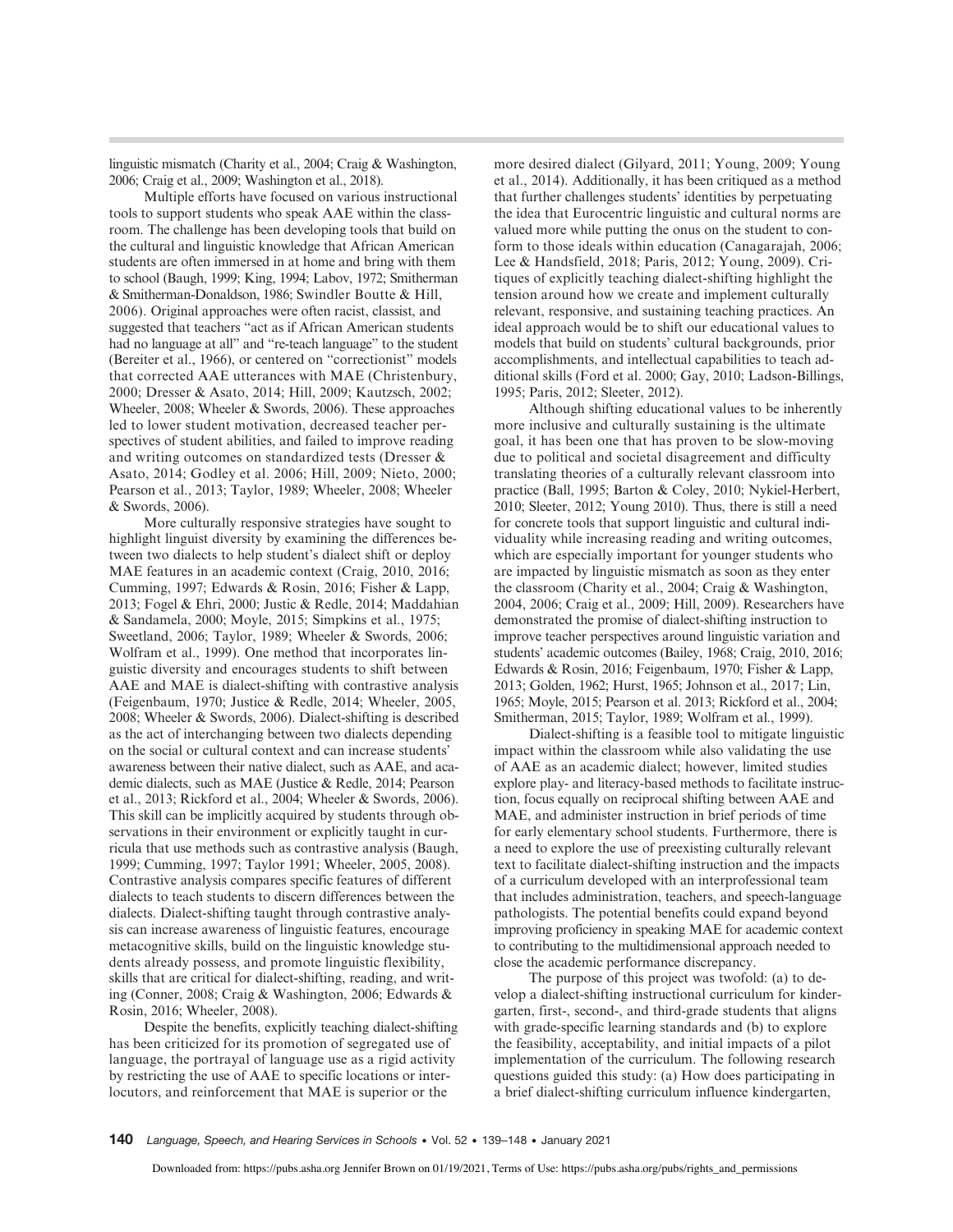first-, second-, and third-grade students' dialect awareness and dialect-shifting when explicitly asked? (b) How do teachers perceive language variations and the process of explicitly teaching dialect-shifting? The remainder of this research note will address how the curriculum was developed, the materials and protocols used, the initial impacts, and feedback from teachers and administration.

# Method

#### Curriculum Development

#### Curriculum Scope

The curriculum was a 7-week program that focused on four salient AAE features. The first 2 weeks focused on introducing the concept of dialect-shifting through playbased situations, with subsequent weeks targeting a specific feature. We used the Common Core State Standards to guide the selection of AAE features and activities to ensure they would be language and literacy targets that were appropriate for each grade-level (Common Core Standards, 2007). Based on those standards and knowledge of child AAE, the following features were selected genitive marking: possessive  $-s$ , zero plural, future tense of the auxiliary verb "going" (i.e., "gonna" vs. "going to"), and the phonological pattern of  $/\eta$  to  $/\eta$ . Dialect-shifting was explicitly taught through contrastive analysis with a t-chart, which compared specific features of different dialects, without identifying or emphasizing one dialect as superior or desired (Edwards et al., 2014, Wheeler, 2008). Similar to Wheeler and Swords (2006) and Craig (2010, 2016), one part of the t-chart was used to illustrate how an utterance or feature may appear in AAE versus MAE.

Instructional structure and method. The curriculum structure was developed with a combination of prior research knowledge and input from administration and teachers. Administrators and teachers attended a professional development session conducted by the authors, a speech-language pathology graduate student and a speech-language pathologist, that discussed the historical context and linguistic features of AAE and dialect-shifting methods. Teachers and administrators worked with the authors to provide recommendations on the length and timing of instruction to not infringe on core curricula. At the beginning of each week, the first author held one-on-one meetings with each grade-level teacher to review the week's lesson and make adjustments. These weekly meetings were integral in promoting collaborative practices and ensuring teacher and staff input into the curriculum.

Based on teacher input, weekly content was taught in two 20- to 30-min key lessons co-taught by the general education classroom teacher and the first author. Each lesson began by activating prior knowledge, introducing new material, and explicit instruction on the targeted feature/ skill. The curriculum followed the practice of introducing the concept of dialect-shifting to early elementary school students by exploring situational differences with play-based activities that focused on how different types of clothing can be worn depending in the environment and how greetings

differ depending on who you are addressing. Those examples were the foundation of the curriculum, which emphasized dialect-shifting based on context. The first lessons of each week consisted of whole group read alouds that used preexisting cultural text such as "Mirandy and Brother Wind" by Patricia McKassic, or play-based situations to support the idea of shifting dialects based on your location and your relationship with an interlocutor. Students were provided scaffolded support to define AAE and MAE and classify utterances within the story as AAE or MAE. Each week, the second lesson began with a review and focused on small group activities that involved sorting or matching activities. Similar to other dialect-shifting curricula (e.g., Craig, 2010, 2016; Wheeler & Swords, 2006), lessons focused on defining each dialect, classifying utterances in each dialect, and practicing with a matching, sorting, or fill-in-the-blank activity. Students were provided multiple opportunities for practice, self-evaluation, and feedback on the targeted dialect-shifting skill.

Each dialect was given a label to aid students in defining the dialects and connecting them to more concrete examples such as locations, conversation partners, and clothing styles. The labels given to the dialects throughout the curriculum were "informal" for AAE and "formal" for MAE. The authors acknowledge that those labels have been soundly criticized for promoting a deficit narrative around the use and classification of AAE (Gilyard, 2011; Young, 2009; Young et al., 2014). "Home" and "School" language were also thought of as potential labels; however, the authors wanted to communicate to teachers and students that AAE is not just used at home but also used in school with peers and familiar speakers. In hindsight, these labels were counteractive to our real goal, and if revisions were made to the curriculum, "Everyday English" and "School English" (Sweetland, 2006) or similar wording would be considered.

Kindergarten and first-grade lesson plans focused on teaching contrastive analysis through reading (primarily read alouds) and sorting and fill-in-the-blank activities. Secondand third-grade students used the same activities while also incorporating a grade-appropriate writing component, which usually involved rewriting short sentences. A t-chart was used to identify the dialectal differences so students could visualize the MAE and AAE patterns. To preserve the integrity of AAE and demonstrate that the use of AAE is not just used at home, there were ample opportunities for students to shift MAE into AAE. This was necessary to demonstrate that dialect-shifting is more than just deploying MAE features, but that it can occur within environments that may be considered formal and can depend on nuanced contexts like your familiarity with a speaker. An example lesson plan is presented in Supplemental Materials S1 and S2.

To balance the somewhat competing needs to provide an instructional program in brief time periods and to provide multiple learning opportunities, "minute lessons" were vital components of the curriculum. Minute lessons further reinforced the concept of dialect-shifting by providing additional opportunities to practice and receive reinforcement on the targeted concept or feature. Teachers were provided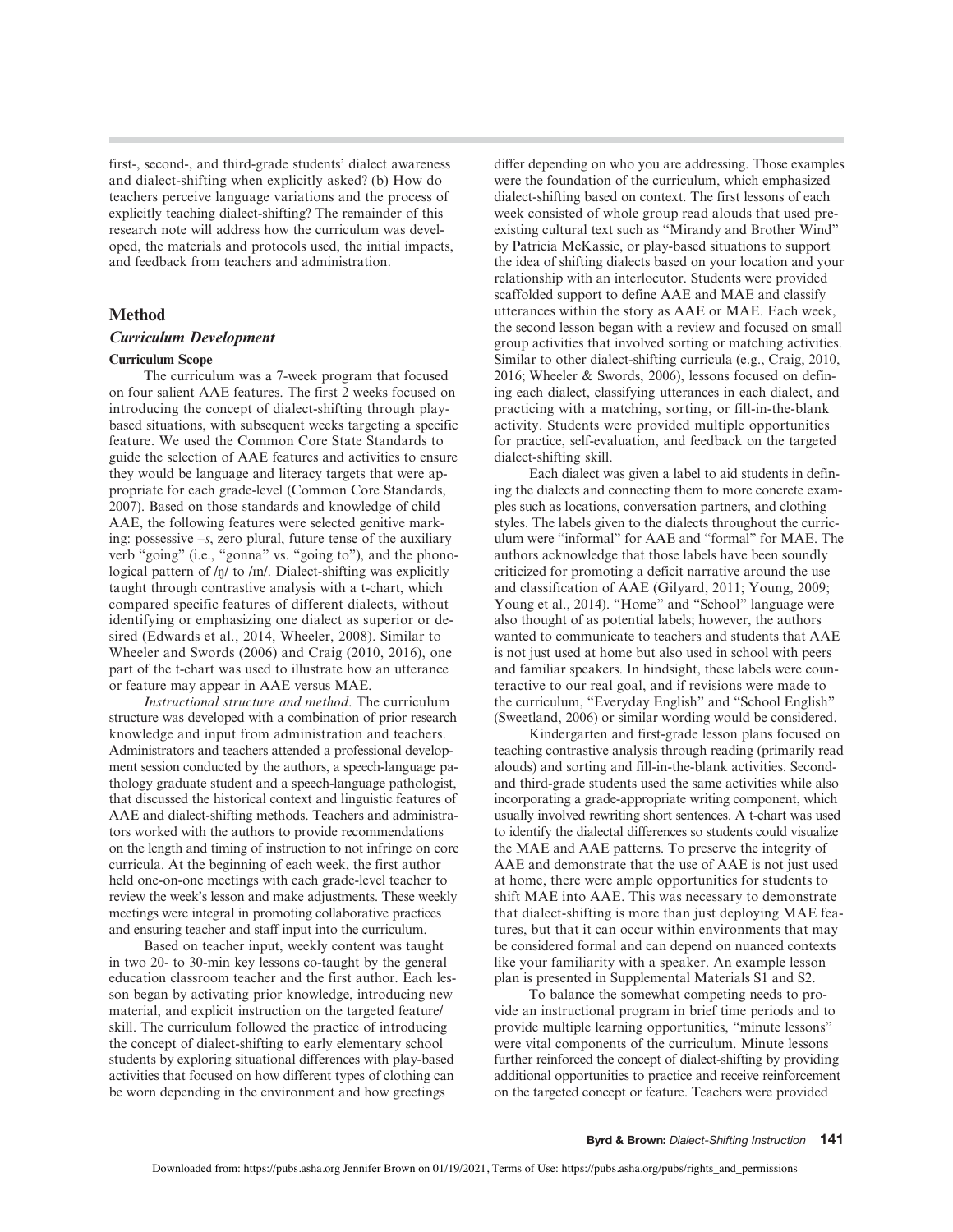with a key ring of quick minute lessons that could be used during class transitions. Minute lessons included short prompts that teachers could present to students to highlight salient pieces of the weekly lesson (e.g., read a sentence and ask the students to identify if it is informal or formal). Minute lessons allowed for distributed practice and reinforcement of the targeted features, while also creating an opportunity for teachers to assess students' knowledge of the week's concept informally.

# Pilot Implementation Study

#### **Participants**

The pilot implementation study included the students and teachers in kindergarten, first-, second-, and third-grade classrooms at a small urban nonprofit private school. The sample included 41 students (kindergarten  $n = 7$ , first grade  $n = 11$ , second grade  $n = 11$ , third grade  $n = 12$ ) and their classroom teachers and instructional assistants in each class (collectively referred to as teachers,  $n = 6$ ). Thirty-nine students were African American, and two were European American; two teachers were African American, and four teachers where European American. Parents of students and teachers provided informed consent, and the students provided assent for the data collected to be used in the institutional review board–approved research project.

#### **Measures**

Measures were conducted at scheduled intervals for specific purposes: participant description, pre–post instruction, and post-instruction. The participant description measures we administered prior to dialect-shifting instruction and included the Diagnostic Evaluation of Language Variation–Screener (Seymour et al., 2003), Peabody Picture Vocabulary Test– Fourth Edition (Dunn & Dunn, 2007), and pure-tone audiometry hearing screening. The Diagnostic Evaluation of Language Variation–Screener is a standardized screener designed to distinguish typical dialectal variation from differences due to language delay or disorder (Seymour et al., 2003).

|  |  | Table 1. Participant demographic information by grade level. |  |  |  |  |
|--|--|--------------------------------------------------------------|--|--|--|--|
|--|--|--------------------------------------------------------------|--|--|--|--|

| Grade        | $\mathbf n$ | Gender                           | Race                                                          | Primary<br>language | <b>DELV-ST</b><br>Language variation                      | <b>PPVT</b><br>M (SD), range |
|--------------|-------------|----------------------------------|---------------------------------------------------------------|---------------------|-----------------------------------------------------------|------------------------------|
| K            |             | 7 Male $n = 4$<br>Female $n = 3$ | African American $n = 6$ ;<br>White $n = 1$                   | English $n = 7$     | Strong (AAE) $n = 5$<br>Some (AAE) $n = 1$<br>MAE $n = 1$ | 94.88 (18.77), 73-131        |
| $\mathbf{1}$ | 11          | Male $n = 3$<br>Female $n = 8$   | African American $n = 10$ ; English $n = 10$<br>White $n = 1$ | Spanish $n = 1$     | Strong (AAE) $n = 7$<br>Some (AAE) $n = 1$<br>MAF $n = 3$ | 95.45 (11.92), 68-106        |
| 2            | 11.         | Male $n = 6$<br>Female $n = 5$   | African American $n = 11$                                     | English $n = 11$    | Strong (AAE) $n = 7$<br>Some (AAE) $n = 4$<br>MAE $n = 0$ | 93.64 (11.17), 74-109        |
| 3            | 12.         | Male $n = 2$<br>Female $n = 10$  | African American $n = 12$                                     | English $n = 12$    | Strong (AAE) $n = 4$<br>Some (AAE) $n = 7$<br>MAE $n = 1$ | 91.31 (6.54), 75-101         |

Note. K = Kindergarten; DELV-ST = Diagnostic Evaluation of Language Variation–Screener; PPVT = Peabody Picture Vocabulary Test–Fourth Edition; AAE = African American English; MAE = mainstream American English.

142 Language, Speech, and Hearing Services in Schools • Vol. 52 • 139–148 • January 2021

Downloaded from: https://pubs.asha.org Jennifer Brown on 01/19/2021, Terms of Use: https://pubs.asha.org/pubs/rights\_and\_permissions

The Peabody Picture Vocabulary Test–Fourth Edition is a standardized measure of receptive vocabulary skills (Dunn & Dunn, 2007). All children passed the hearing screening or received appropriate amplification. See Table 1 for participant description measures.

Pre–post instruction measures were used to monitor participants' performance on dialect awareness and dialect density. We developed a Situational Shifting assessment to evaluate which dialect students would deploy when given a scenario that contained a location or person that could be considered formal or informal. This measure was closely connected to the purpose of the curriculum because it heavily focused on the context in which students may want dialect shift. The beginning of the assessment gave students two open-ended questions that asked them to define what informal or formal language was, which included answers like but not limited to "informal language is how I talk every day to family and friends," "informal language is home language," or "formal language is how my teacher talks or how I talk in class." Subsequent questions asked students if they would use AAE (informal) or MAE (formal) in specific locations like on the playground or in the classroom, or with certain speakers like their sister or principal. Answers were not necessarily right or wrong but used to evaluate if they had connected dialect use to a specific context. Student responses represented if they understood that concept. The formal and informal scenarios were counterbalanced to minimize order effects. The Situational Shifting measure is included in Supplemental Material S3.

Students' dialect density measures (DDMs) were calculated as a proportion of dialect features produced to total words produced (Craig & Washington, 2000). DDMs were calculated for two measurement contexts—narrative retells presented in MAE and narrative retells presented in AAE. To collect language samples for the narrative retell, students were presented with two audio-recorded narrative stories—one in AAE and one in MAE. Students were instructed to listen carefully and after the story was finished to retell as much of the story as they could. Student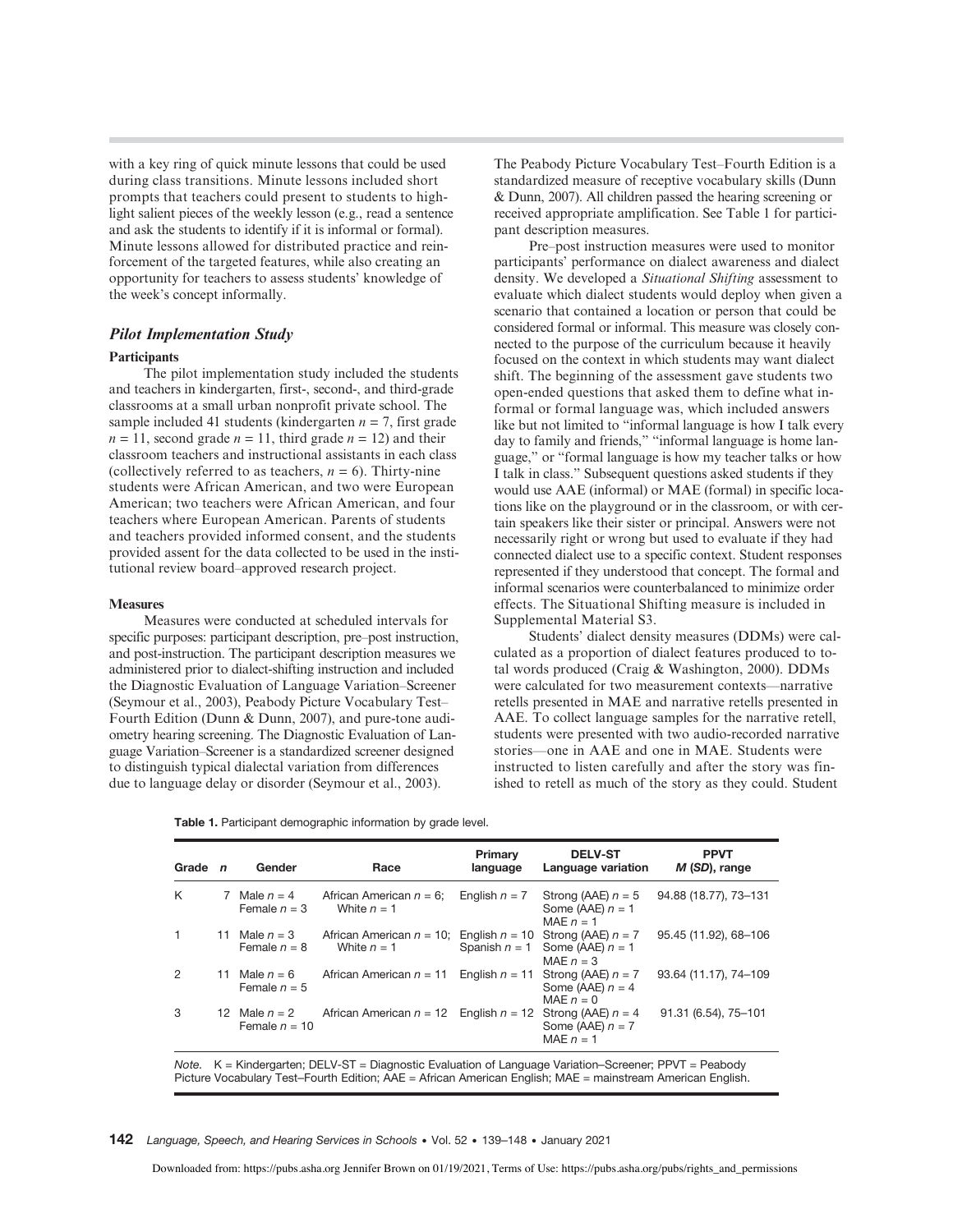responses were recorded on an audio recorder for transcription. The MAE stories were grade-appropriate stories from the CUBED: Decoding, Language, Reading – Narrative Language Measures (Petersen & Spencer, 2016). The AAE stories were grade-appropriate stories developed by the first author, an African American woman who is a native speaker of AAE. Each story was developed with a similar structure, length, and features to the MAE stories. The presentation of AAE and MAE story retells was counterbalanced across participants to minimize order effects. Language samples were transcribed and analyzed using the Systematic Analysis of Language Transcripts software (Miller & Chapman, 1984–2004). DDMs were calculated in two ways. First, Van Hofwegen and Wolfram's (2010) DDM coding protocol was used for a holistic view of dialect density. Second, a subset of the Van Hofwegen and Wolfram taxonomy representing the four-targeted AAE features in the studied curriculum was used to align with the curriculum's intended outcomes. Narratives were coded in Systematic Analysis of Language Transcripts by student research assistants trained in the transcription and coding procedures. Two research assistants independently coded 31% of narrative samples (13 MAE narrative context samples and 13 AAE narrative context samples) to ensure reliability. Interrater agreement for DDM and feature-specific DDM ranged from 86.7% to 100%. Calculating DDMs from narrative retells presented in MAE and AAE provided an opportunity to determine potential differences in dialect features related to the dialect context.

We developed an applied dialect-shifting assessment that was administered to students as a post-instruction measure. The applied dialect-shifting measure was used to investigate students' ability to explicitly dialect-shift when asked, focusing on the features taught during instruction. Students were given eight sentences in two sections. In the first four questions, students were presented sentences like "I saw three cat" or "We lost Jacob's toy" and asked to identify if the sentence was formal or informal and identify the feature(s) that made it such. In the second four sentences, students were given four different questions of the same caliber and asked to shift a sentence into either MAE or AAE. The presentation of MAE and AAE sentences in both sections of the assessment were counterbalanced to minimize order effects. They were given 1 point for each correct response, with the highest possible score being 8.

Lastly, a brief teacher survey was given to each participating teacher after participating in the pilot implementation. The survey contained items adapted from the Language Knowledge and Awareness Survey (Smitherman & Villanueva, 2000). Fixed choice, rating scale, and open-response questions were presented to measure teacher's knowledge about dialects, perspectives about students using different dialects, and perspectives about the teacher's role in dialect instruction.

# **Results**

This study aimed to explore the feasibility and initial impacts of developing a brief dialect-shifting curriculum for early-elementary African American students that used preexisting culturally rich text from children's literature. Descriptive and inferential statistics were used to analyze the potential change in participants' dialect density and/or measure-specific scores pre and post curriculum implementation. The data presented are pilot data and should be interpreted with caution due to a feasibility research design and lack of a control group.

# Situational Shifting

Situational Shifting responses were used to analyze student skills in defining informal and formal English and shifting dialect based on the person or place. Paired-samples t tests were used to examine aggregate differences from before and after instruction. There was a statistically significant difference between before ( $M = 1.24$ ,  $SD = 0.94$ ) and after  $(M = 4.24, SD = 1.66)$  instruction for students' dialect-shifting skills as measured by the Situational Shifting measure,  $t(40) = −12.029$ ,  $p < .001$ ,  $d = 2.018$ . Grade level analysis demonstrated that students in each grade improved in their definition of formal and informal language. Third-grade students demonstrated statistically significant differences in shifting dialect based on the person or place presented from before instruction ( $M = 0.25$ ,  $SD = 0.13$ ) to after instruction ( $M = .59$ ,  $SD = 0.15$ ),  $t(11) = -2.345$ ,  $p = .03$ ,  $d = 2.38$ .

#### DDMs in Narratives

In both the AAE and MAE narrative contexts, the DDMs were similar across time with neither measure yielding statistically significant differences. In addition to the holistic DDMs, a targeted feature of DDM was calculated, which only accounted for the AAE features in this instructional program. Results from the analysis of targeted feature DDMs were also statistically insignificant. See Table 2 for descriptive and inferential results of DDMs in each context across time points.

#### Applied Dialect-Shifting

Grade level averages on the 8-item applied dialectshifting measure were calculated. Accuracy levels increased with each grade level—kindergarten students were 37.5% accurate, first graders were 48.8% accurate, second graders were 77.5% accurate, and third graders were 85% accurate. Younger students, kindergarteners and first graders, accurately identified if the sentence was formal or informal, but demonstrated difficulty shifting the sentence into a different dialect. Older students, second and third graders, not only correctly identified if the sentence was formal or informal at higher rates, but they applied learned language structures by shifting the sentences from MAE to AAE and AAE to MAE.

# Teacher Knowledge and Perspectives

Teachers' responses in the survey generally clustered together; they all reported that they perceived the curriculum's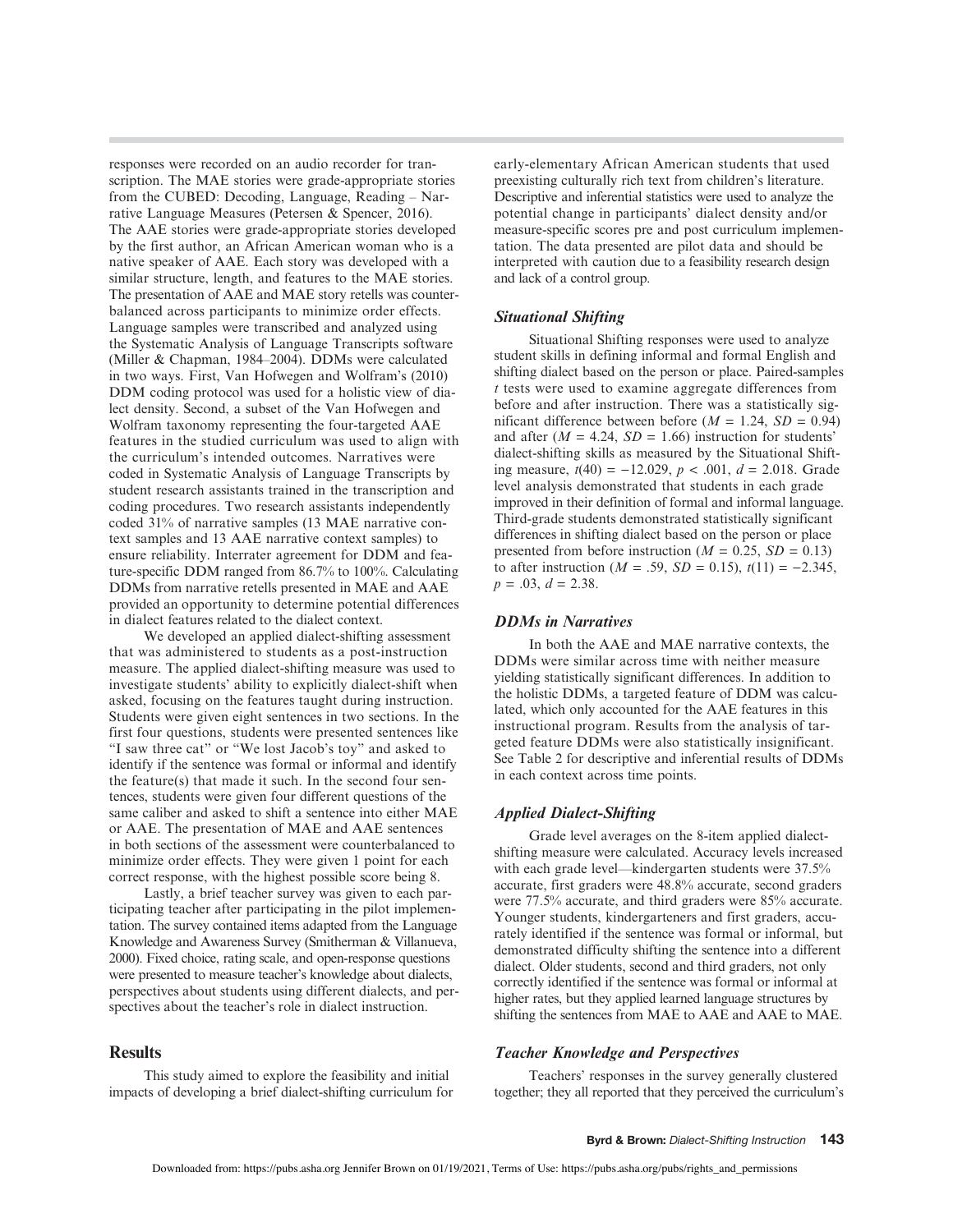| Variable                            | <b>Pre-instruction</b><br>M (SD) | <b>Post-instruction</b><br>M (SD) |      | df | p   | d    |
|-------------------------------------|----------------------------------|-----------------------------------|------|----|-----|------|
| DDM in MAE retell                   | 0.08(0.07)                       | 0.07(0.05)                        | 0.42 | 38 | .67 | 0.08 |
| Targeted features DDM in MAE retell | 0.01(0.08)                       | 0.01(0.01)                        | 1.67 | 38 | .10 | 0.10 |
| DDM in AAE retell                   | 0.08(0.06)                       | 0.08(0.08)                        | 0.18 | 36 | .86 | 0.04 |
| Targeted features DDM in AAE retell | 0.01(0.03)                       | 0.02(0.03)                        | 1.45 | 36 | .16 | 0.27 |

positive impacts and that it was feasible to implement in the allotted time. Additionally, they reported increased knowledge of language variations, diversified the ways they would address it within their classroom, and observed changes in how and where their students used AAE and MAE. All teachers agreed that dialect-shifting is valuable to promote the use of MAE in the classroom, which they felt was important, while also validating students' native dialect. For example, one teacher stated, "Teacher training was valuable to increase my knowledge about the validity of other dialects, and dialect-shifting allowed me to integrate the discussion of dialect into daily lessons. Every student should have this skill." Lastly, their responses indicated that support from administration and a speech-language pathologist added value to the curriculum. The instructors also praised the curriculum structure within the instructional day and stated that students should attain this skill if they do not already have it as early as possible.

#### **Discussion**

This study explored the development and pilot investigation of a brief dialect-shifting curriculum for early elementary school students. The findings add to previous work showing promise of early elementary literacy and play-based dialect-shifting curricula developed by interprofessional teams (e.g., Craig, 2010, 2016). Additionally, this study further contributed by demonstrating the possibility that dialect instruction can occur in shorter lengths of time and with lower frequency of instruction, use of preexisting cultural text for facilitation, and be constructed by an interprofessional team that included a speech-language pathologist to create a culturally responsive curriculum.

#### Situational Shifting

Results from the Situational Shifting assessment revealed there was a significant difference between pre and post measures in all students' performance, which potentially demonstrates an awareness of using different dialect features in different settings. Students in all grades accurately defined formal and informal language. However, students demonstrated various levels of knowledge in whether they would use MAE and AAE dialects with a specific person or place. Performance on this portion of the task improved with each increasing grade level, with second- and third-grade students scoring better than the younger students. In addition,

third-grade students demonstrated microshifting—they not only shifted their language depending on what environment they were in but further adjusted their dialect within the environment to fit the person they were speaking to.

The grade level difference in dialect-shifting demonstrated on the Situational Shifting measure highlights potential differences and areas to examine in dialect-shifting skills and instructional programs. Younger students may gain knowledge on defining dialects, potentially demonstrating an awareness of dialectal differences and usage, but, as students get older, there are general increases in language development and metalinguistic skills that may explain why the older students can expound on which dialects they may deploy when given a hypothetical situation (Justice & Redle, 2014). Additionally, older students have had more experience in academic settings, therefore increasing the exposure to MAE, which could yield faster acquisition of dialectshifting skills (Craig & Washington, 2004; Green, 2011; Van Hofwegen & Wolfram, 2010).

#### Applied Dialect-Shifting

Like the Situational Shifting measure, students' dialectshifting skills when explicitly asked to do so increased with grade level. Younger students accurately identified sentences as formal or informal but demonstrated difficulty in shifting the specific features targeted in the curriculum to MAE or AAE. Their performance was not surprising because younger students accurately defined informal or formal dialect in the Situational Shifting measure but demonstrated more variability in their answers of what dialect they may deploy in a given context. Conversely, second- and third-grade students defined and shifted targeted features to the opposite dialects. These results support the idea that, as students' knowledge of language develops, the better students may be able to dialect shift. Therefore, it may be beneficial to teach dialect-shifting sequentially by focusing on beginning concepts of what a dialect is and dialect awareness for younger students, and, as students, language and metalinguistic skills develop target frequently used features of child AAE and cognitively appropriate dialect-shifting strategies as students age and grade level increase.

#### Narrative Dialect Density

When students' DDMs were evaluated during the narrative retell task in both MAE and AAE, overall, there were no statistically significant differences in dialect-shifting to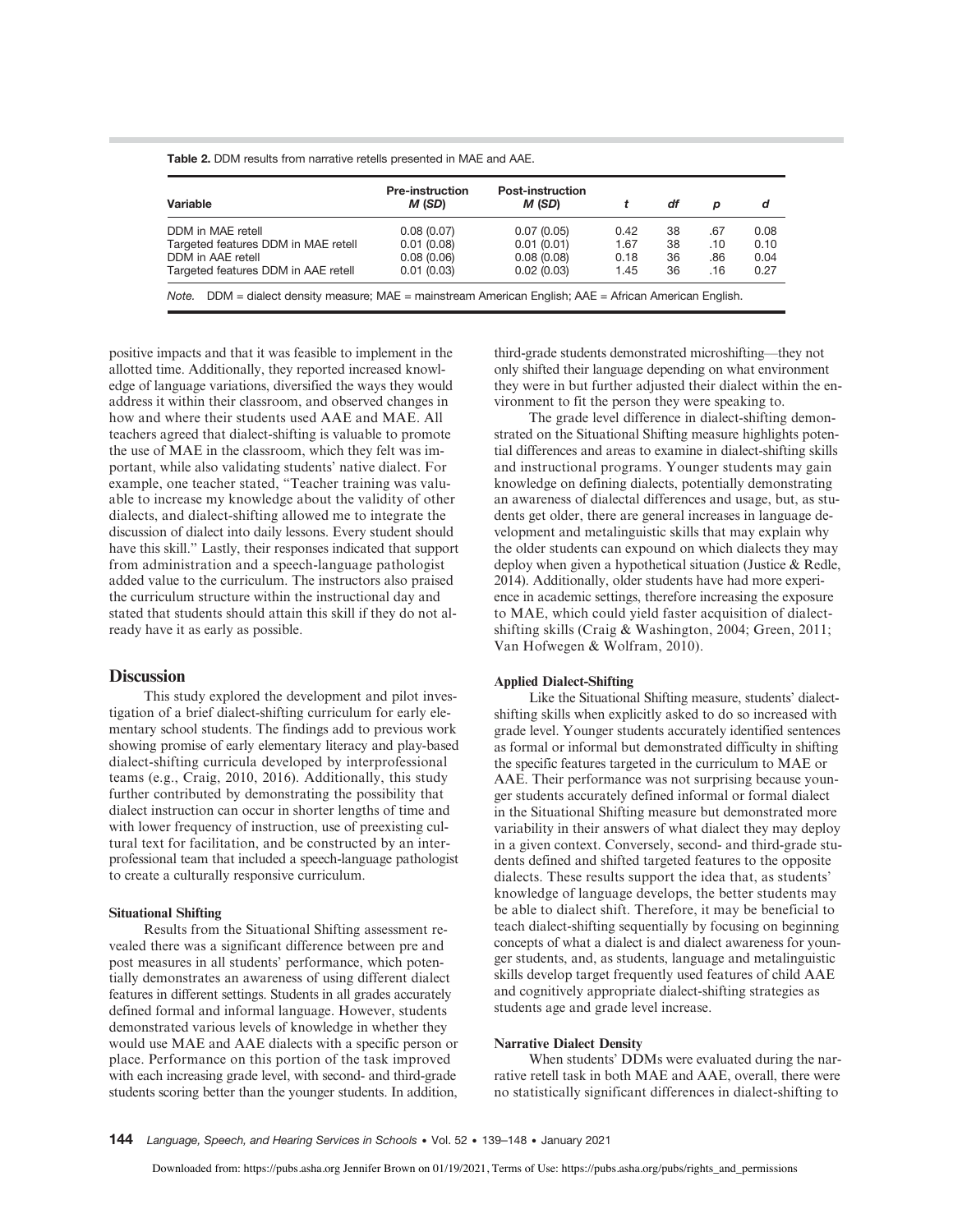match the dialect they heard within the story. There are three potential reasons why there were no differences in the task. First, retells were used to evaluate if students matched the dialect that the story was read in—mimicking an interaction with an interlocutor who may speak a different dialect. This may imply that the students had not developed the skill/sensitivity in the allotted time to shift their dialect to match the dialect a communication partner was using, or it may simply represent the natural variation in language use. Second, the curriculum primarily focused on identifying specific features, places, and people that may warrant the use of formal or informal context and not dialect-shifting within dialogue or based on a story. It is possible that students can identify different dialects and dialect-shift specific features when explicitly asked but have not generalized skills to broader conversational context. Lastly, interlocutor was described in the curriculum as a salient cue to decide what dialect students should deploy, and as evident by the older students microswitching, many students honed on to this as a cue. This may have led to students using their knowledge about their examiner's dialect to still use AAE features within the retells; however, the study was not designed to differentiate which hypotheses may be correct.

#### Teacher Knowledge and Perspectives

Teachers and administrators reported positive impacts of the curriculum. The teachers' feedback highlighted the importance of teaching dialect-shifting early, and that teacher training in dialect variation can contribute to future programs' success. Several teachers commented on how the brief instructional length combined with the minute lessons made integrating the lessons into their daily schedule easy and feasible to implement. One teacher commented, "I particularly enjoyed getting to collaborate on implementing the lessons. We each walked around to small groups to provide targeted instruction and feedback." In addition, teachers discussed how their views and methods to address dialect within the classroom had been diversified and how administrative support helped make the curriculum more successful. The alignment of lessons with English Language Arts standards, supporting collaborative interprofessional practice, and administrative support may be crucial aspects of this curriculum that should continue to be explored.

#### Limitations

There were several limitations to this study that are important to consider. The most significant limitations were the lack of an experimental control group, which prohibits any causal claims, and the small sample size within one school limited the statistical power of the analysis tools and the capacity to evaluate the impact of the curriculum. Therefore, all interpretations and conclusions from this study need to be made with respect to the possibility that several factors outside of the dialect-shifting instruction could have led to the changes from pre-instruction to post-instruction, with the most notable threat being maturation.

The brief nature of this program—in overall weeks implemented, frequency within each week, and the limited number of targeted features—likely impacted the findings. The amount of time allotted to teach and practice dialectshifting was intentionally designed to mimic real-world limitations that teachers may face. Therefore, future research should continue to examine how frequent instruction should occur to determine efficient and effective amounts of time to dedicate to dialect-shifting instruction.

The selection of our features also poses a limitation. It is possible that there are other features, such as overt marked copulas that appear in both dialects, that are more predictive of reading outcomes (Craig & Washington, 2004; Maher et al., in press). These findings could mean that optional features like overt marked copulas that are available in both dialects could be easier to learn and comprehend than features that are zero marked, leading to improved reading outcomes. Future research should further investigate what features could be more generalizable and predictive of improved reading outcomes in teaching dialect-shifting curricula.

Lastly, we were limited in our ability to distinguish language variation and the developmental changes within children who speak AAE from actual dialect-shifting. Children who speak AAE demonstrate a general decrease in the use of AAE features as they progress in school, and the use of MAE features does not necessarily mean (a) the MAE feature was not already in the student's linguistic repertoire and (b) that the use of an "MAE" feature is not just the use of a feature that is optionally marked within the AAE grammar (Craig et al., 2014; Green, 2011; Maher et al., in press, Newkirk-Turner & Green, 2016; Van Hofwegen & Wolfram, 2010; Washington & Craig, 2004; Wolfram & Schilling, 2015). Thus, direct claims cannot be made that dialectshifting curricula are the sole contributors to increasing MAE use within the classroom.

#### Future Research and Implications

Dialect-shifting instruction provides an opportunity to create culturally responsive classrooms that value and build on the cultural and linguistic knowledge African American students bring to the classroom. Despite the criticisms, dialect-shifting instruction serves as one of the tools that we can use as professionals to stand in the gap as we continue to address the systemic educational inequalities that contribute to the academic performance gap. Dialect-shifting curriculums have primarily been designed for late-elementary to college students and use writing as a main medium of instruction. This study supports previous research that literacy and play-based methods are feasible avenues to teach dialect-shifting and demonstrated initial impacts of shorter instructional time and implementation by an interprofessional team. Additionally, this study further emphasizes the importance of preservice and in-service professional development for teachers on dialect variations and ways to support students' language use in the classroom. The next steps include exploring what AAE features can be predictive of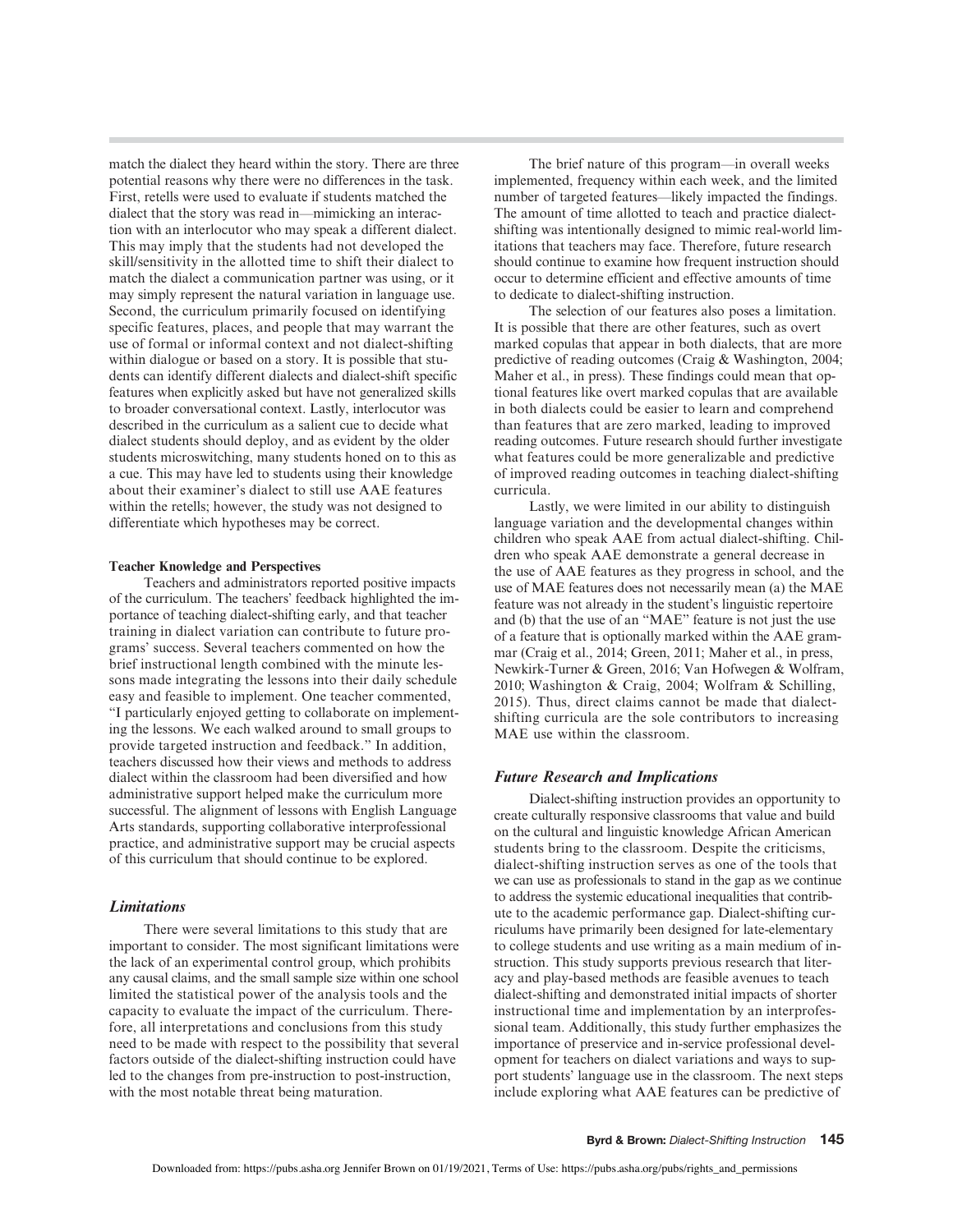improving reading outcomes and embedding them within dialect-shifting curricula, and evaluating the structure in which dialect-shifting is taught.

#### Acknowledgments

We would like to thank the students, teachers, and administrators who participated in this study. We thoroughly enjoyed collaborating with you and learning alongside you. Your commitment to excellence in education inspires us.

#### References

- Ball, A. (1995). Text design patterns in the writing of urban African American students: Teaching to the cultural strengths of students in multicultural settings. Urban Education, 30(3), 253–289. <https://doi.org/10.1177/0042085995030003002>
- Bailey, B. L. (1968). Some aspects of the impact of linguistics on language teaching in disadvantaged communities. In A. L. Davis, On the dialects of children (pp 15–24). National Council of Teachers of English.
- Barton, P. E., & Coley, R. J. (2010). The Black–White achievement gap: When progress stopped. Policy information report. In Educational Testing Service.
- Baugh, J. (1999). Out of the mouths of slaves: African American language and educational malpractice. University of Texas Press. <https://doi.org/10.2307/417218>
- Bereiter, C., Engelman, S., Osborn, J., & Reidford, P. A. (1966). An academically oriented preschool for culturally disadvantaged children. In F. M. Hechinger (Ed.), Pre-school education today (pp. 105–135). Doubleday.
- Brown, M. C., Sibley, D. E., Washington, J. A., Rogers, T. T., Edwards, J. R., MacDonald, M. C., & Seidenberg, M. S. (2015). Impact of dialect use on a basic component of learning to read. Frontiers in Psychology, 6(196), 1–17. [https://doi.org/10.3389/](https://doi.org/10.3389/fpsyg.2015.00196) [fpsyg.2015.00196](https://doi.org/10.3389/fpsyg.2015.00196)
- Canagarajah, S. (2006). Changing communicative needs, revised assessment objectives: Testing English as an international language. Language Assessment Quarterly: An International Journal, 3(3), 229–242. [https://doi.org/10.1207/s15434311laq0303\\_1](https://doi.org/10.1207/s15434311laq0303_1)
- Charity, A. H., Scarborough, H. S., & Griffin, D. (2004). Familiarity with "school English" in African-American children and its relation to early reading achievement. Child Development, 75(5), 1340–1356. [https://doi.org/10.1111/j.1467-8624.2004.](https://doi.org/10.1111/j.1467-8624.2004.00744.x) [00744.x](https://doi.org/10.1111/j.1467-8624.2004.00744.x)
- Christenbury, L. (2000). Making the journey: Being and becoming a teacher of English language arts (2nd ed.). Boynton/Cook Heinemann.
- Common Core Standards. (2007). Common core standards state initiative.<http://www.corestandards.org>
- Connor, C. M. (2008). Language and literacy connections for children who are African American. SIG 14 Perspectives on Culturally and Linguistically Diverse (CLD) Populations, 15(2), 43–53.<https://doi.org/10.1044/cds15.2.43>
- Connor, C. M., & Craig, H. K. (2006). African American preschoolers' language, emergent literacy skills, and use of African American English: A complex relation. Journal of Speech, Language, and Hearing Research, 49(4), 771–792. [https://doi.org/](https://doi.org/10.1044/1092-4388(2006/055)) [10.1044/1092-4388\(2006/055\)](https://doi.org/10.1044/1092-4388(2006/055))
- Craig, H. K. (2010). Developing contrastive analysis techniques for teaching academic classroom English to young African American English-speaking students (Award No. R305A100284) [Grant]. In-

stitute of Education Sciences. [https://ies.ed.gov/funding/grantsearch/](https://ies.ed.gov/funding/grantsearch/details.asp?ID=897) [details.asp?ID=897](https://ies.ed.gov/funding/grantsearch/details.asp?ID=897)

- Craig, H. K. (2016). African American English and the achievement gap: The role of dialectal code switching. Routledge. [https://doi.](https://doi.org/10.4324/9781315813394) [org/10.4324/9781315813394](https://doi.org/10.4324/9781315813394)
- Craig, H. K., Kolenic, G. E., & Hensel, S. L. (2014). African American English-speaking students: A longitudinal examination of style shifting from kindergarten through second grade. Journal of Speech, Language, and Hearing Research, 57(1), 143–157. [https://doi.org/10.1044/1092-4388\(2013/12-0157\)](https://doi.org/10.1044/1092-4388(2013/12-0157))
- Craig, H. K., & Washington, J. A. (2000). An assessment battery for identifying language impairments in African American children. Journal of Speech, Language, and Hearing Research, 43(2), 366–379.<https://doi.org/10.1044/jslhr.4302.366>
- Craig, H. K., & Washington, J. A. (2002). Oral language expectations for African American preschoolers and kindergartners. American Journal of Speech-Language Pathology, 11(1), 59–70. [https://doi.org/10.1044/1058-0360\(2002/007\)](https://doi.org/10.1044/1058-0360(2002/007))
- Craig, H. K., & Washington, J. A. (2004). Grade-related changes in the production of African American English. Journal of Speech, Language, and Hearing Research, 47(2), 450–463. [https://](https://doi.org/10.1044/1092-4388(2004/036)) [doi.org/10.1044/1092-4388\(2004/036\)](https://doi.org/10.1044/1092-4388(2004/036))
- Craig, H. K., & Washington, J. A. (2006). Malik goes to school: Examining the language skills of African American students from preschool–5th grade. Psychology Press. [https://doi.org/](https://doi.org/10.4324/9781410615602) [10.4324/9781410615602](https://doi.org/10.4324/9781410615602)
- Craig, H. K., Zhang, L., Hensel, S., & Quinn, E. (2009). African American English-speaking students: An examination of the relationship between dialect shifting and reading outcomes. Journal of Speech, Language, and Hearing Research, 52(4), 839–839. [https://doi.org/10.1044/1092-4388\(2009/08-0056\)](https://doi.org/10.1044/1092-4388(2009/08-0056))
- Cumming, D. (1997). A different approach to teaching language (p. B1). The Atlanta Journal Constitution.
- Dresser, R., & Asato, J. (2014). Coaching, not correcting: An alternative model for minority students. Multicultural Education, 22(1), 46–50. [https://doi.org/10.14328/mes.2014.12.](https://doi.org/10.14328/mes.2014.12.31.01) [31.01](https://doi.org/10.14328/mes.2014.12.31.01)
- Dunn, L. M., & Dunn, D. M. (2007). Peabody Picture Vocabulary Test–Fourth Edition. NCS Pearson. [https://doi.org/10.1037/](https://doi.org/10.1037/t15144-000) [t15144-000](https://doi.org/10.1037/t15144-000)
- Edwards, J., Gross, M., Chen, J., MacDonald, M. C., Kaplan, D., Brown, M., & Seidenberg, M. S. (2014). Dialect awareness and lexical comprehension of mainstream American English in African American English-speaking children. Journal of Speech, Language, and Hearing Research, 57(5), 1883–1895. [https://doi.](https://doi.org/10.1044/2014_JSLHR-L-13-0228) [org/10.1044/2014\\_JSLHR-L-13-0228](https://doi.org/10.1044/2014_JSLHR-L-13-0228)
- Edwards, J. R., & Rosin, P. (2016). A prekindergarten curriculum supplement for enhancing mainstream American English knowledge in non-mainstream American English speakers. Language, Speech, and Hearing Services in Schools, 47(2), 113–122. [https://](https://doi.org/10.1044/2015_LSHSS-15-0011) [doi.org/10.1044/2015\\_LSHSS-15-0011](https://doi.org/10.1044/2015_LSHSS-15-0011)
- Feigenbaum, I. (1970). The use of nonstandard English in teaching standard: Contrast and comparison. In R. W. Fasold & R. W. Shuy (Eds.), Teaching English in the inner city (pp. 87-104). Center for Applied Linguistics.
- Fisher, D., & Lapp, D. (2013). Learning to talk like the test: Guiding speakers of African American vernacular English. Journal of Adolescent & Adult Literacy, 56(8), 634–648. [https://doi.org/](https://doi.org/10.1002/jaal.198) [10.1002/jaal.198](https://doi.org/10.1002/jaal.198)
- Fogel, H., & Ehri, L. C. (2000). Teaching elementary students who speak Black English Vernacular to write in standard English: Effects of dialect transformation practice. Contemporary Educational Psychology, 25(2), 212–235. [https://doi.](https://doi.org/10.1006/ceps.1999.1002) [org/10.1006/ceps.1999.1002](https://doi.org/10.1006/ceps.1999.1002)
- 146 Language, Speech, and Hearing Services in Schools Vol. 52 139–148 January 2021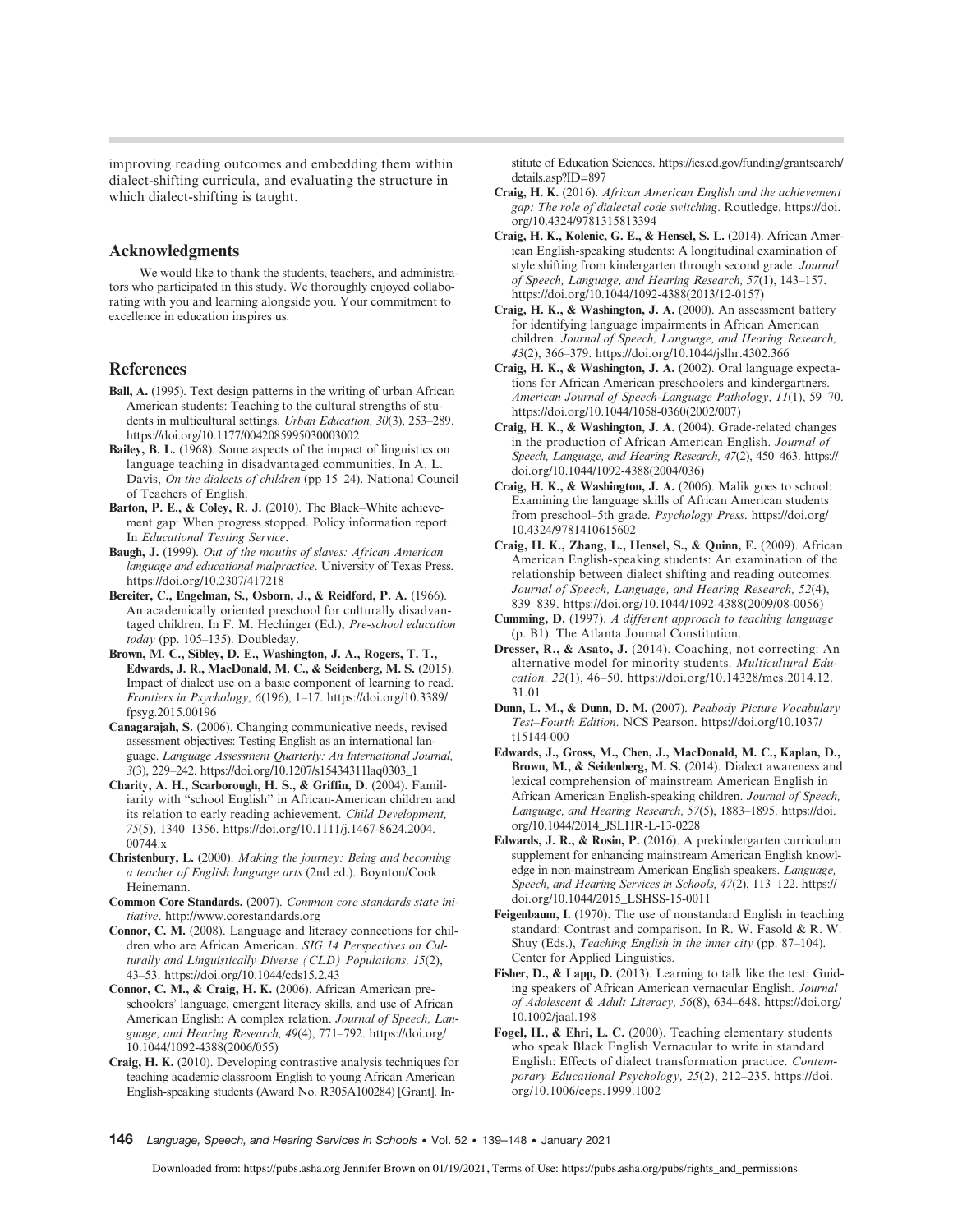- Ford, D. Y., Howard, T. C., Harris, J. J., III, & Tyson, C. A. (2000). Creating culturally responsive classrooms for gifted African American students. Journal for the Education of the Gifted, 23(4), 397–427.<https://doi.org/10.1177/016235320002300405>
- Gay, G. (2010). Culturally responsive teaching (2nd ed.). Teachers College Press.
- Gilyard, K. (2011). True to the language game: African American discourse, cultural politics, and pedagogy. Routledge. [https://](https://doi.org/10.4324/9780203834619) [doi.org/10.4324/9780203834619](https://doi.org/10.4324/9780203834619)
- Godley, A., Sweetland, J., Wheeler, S., Minnici, A., & Carpenter, B. (2006). Preparing teachers for dialectally diverse classrooms. Educational Researcher, 35(8), 30–37. [https://doi.org/10.3102/](https://doi.org/10.3102/0013189x035008030) [0013189x035008030](https://doi.org/10.3102/0013189x035008030)
- Golden, R. I. (1962). The effectiveness of instructional tapes for changing regional speech patterns. Detroit Public Schools.
- Green, L. (2011). Language and the African American child. Cambridge University Press.
- Hill, K. (2009). Code-switching pedagogies and African American student voices: Acceptance and resistance. Journal of Adolescent & Adult Literacy, 53(2), 120–131.<https://doi.org/10.1598/JAAL.53.2.3>
- Hudley, A. H. C. (2008). African American English. In H. A. Neville, B. M.Tynes, & S. O. Utsey (Eds.), Handbook of African-American Psychology (pp. 199-210). SAGE
- Hurst, C. G. (1965). Psychological correlates in dialectolalia. Communication Sciences Research Center, Cooperative Research Project No, 2610.
- Johnson, L., Terry, N. P., Connor, C. M., & Thomas-Tate, S. (2017). The effects of dialect awareness instruction on nonmainstream American English speakers. Reading and Writing, 30(9), 2009–2038.<https://doi.org/10.1007/s11145-017-9764-y>
- Justice, L. M., & Redle, E. E. (2014). Communication sciences and disorders: A clinical evidence-based approach. Pearson Education.
- Kautzsch, A. (2002). The historical evolution of earlier African American English: An empirical comparison of early sources. Mouton de Gruyter.<https://doi.org/10.1515/9783110907971>
- King, J. E. (1994). The purpose of schooling for African American children. In E. R. Hollins, J. E. King, & W. C. Hayman (Eds.), Teaching diverse populations/formulating a knowledge base (pp. 25–56). SUNY Press.
- Labov, W. (1972). Language in the inner city: Studies in the Black English Vernacular. The University of Pennsylvania Press.
- Labov, W., & Baker, B. (2015). African American Vernacular English and reading. In J. Bloomquist, L. J. Green, & S. L. Lanehart (Eds.), The Oxford handbook of African American language (Part V). Oxford University Press. [https://doi.org/](https://doi.org/10.1093/oxfordhb/9780199795390.013.52) [10.1093/oxfordhb/9780199795390.013.52](https://doi.org/10.1093/oxfordhb/9780199795390.013.52)
- Labov, W., Cohen, P., Robins, C., & Lewis, J. (1968). A study of the non-standard English of Negro and Puerto Rican speakers in New York City, Vol. I: Phonological and grammatical analysis. U.S. Regional Survey.
- Ladson-Billings, G. (1995). Toward a theory of culturally relevant pedagogy. American Educational Research Journal, 47(3), 465–491.<https://doi.org/10.3102/00028312032003465>
- Ladson-Billings, G. (2006). From the achievement gap to the education debt: Understanding achievement in U.S. schools. Educational Researcher, 35(7), 3–12. [https://doi.org/10.3102/](https://doi.org/10.3102/0013189x035007003) [0013189x035007003](https://doi.org/10.3102/0013189x035007003)
- Lee, A. Y., & Handsfield, L. J. (2018). Code-meshing and writing instruction in multilingual classrooms. The Reading Teacher, 72(2), 159–168.<https://doi.org/10.1002/trtr.1688>
- Lin, S.-S. C. (1965). Pattern practices in the teaching of standard English to students with a nonstandard dialect. U.S. Office of Education Project 1339.
- Maddahian, E., & Sandamela, A. P. (2000). Academic English Mastery Program: 1998–1999. Evaluation Report.
- Maher, Z., Erskine, M., Byrd, A., Harring, J., & Edwards, J. (in press). African American English and early literacy: A comparison of approaches to quantifying non-mainstream dialect use. Language, Speech, and Hearing Services in Schools.
- McCardle, P., Scarborough, H. S., & Catts, H. W. (2001). Predicting, explaining, and preventing. children's reading difficulties. Learning Disabilities Research & Practice, 16(4), 230–239. [https://](https://doi.org/10.1111/0938-8982.00023) [doi.org/10.1111/0938-8982.00023](https://doi.org/10.1111/0938-8982.00023)
- Miller, J., & Chapman, R. (1984–2004). Systematic Analysis of Language Transcripts (SALT) (Research Version 8.0) [Computer software]. University of Wisconsin Madison.
- Moyle, M. (2015). The effectiveness of a curriculum designed to promote code switching skills in young AAE speakers. Poster presented at the 2015 Annual Conference of the American Speech-Language-Hearing Association. Denver, CO, 12–14 November.
- National Center for Education Statistics. (2019). National Assessment of Educational Progress: An overview of NAEP. Institute of Education Sciences, U.S. Dept. [https://www.nationsreportcard.](https://www.nationsreportcard.gov/highlights/reading/2019/) [gov/highlights/reading/2019/](https://www.nationsreportcard.gov/highlights/reading/2019/)
- Nieto, S. (2000). Placing equity front and center: Some thoughts on transforming teacher education for a new century. Journal of Teacher Education, 51(3), 180–187. [https://doi.org/10.1177/](https://doi.org/10.1177/0022487100051003004) [0022487100051003004](https://doi.org/10.1177/0022487100051003004)
- Newkirk-Turner, B. L., & Green, L. (2016). Third person singular-s and event marking in child African American English. Linguistic Variation, 16(1), 103–130.<https://doi.org/10.1075/lv.16.1.05new>
- Nykiel-Herbert, B. (2010). Iraqi refugee students: from a collection of aliens to a community of learners—The role of cultural factors in the acquisition of literacy by Iraqi refugee students with interrupted formal education. Multicultural Education, 17(3), 2–14.
- Paris, D. (2012). Culturally sustaining pedagogy: A needed change in stance, terminology, and practice. Educational Researcher, 41(3), 93–97.<https://doi.org/10.3102/0013189x12441244>
- Pearson, B. Z., Conner, T., & Jackson, J. E. (2013). Removing obstacles for African American English-speaking children through greater understanding of language difference. Developmental Psychology, 49(1), 31–44.<https://doi.org/10.1037/a0028248>
- Petersen, D. B., & Spencer, T. D. (2016). Narrative Language Measures (CUBED). Language Dynamics Group. [http://](http://www.language) [www.language](http://www.language) [dynamicsgroup.com](http://dynamicsgroup.com)
- Rickford, J., Sweetland, J., & Rickford, A. (2004). African American English and other vernaculars in education: A topic-coded bibliography. Journal of English Linguistics, 32(3), 230–320. <https://doi.org/10.1177/0075424204268226>
- Seymour, H. N., Roeper, T., de Villiers, J., & de Villiers, P. A. (2003). Diagnostic Evaluation of Language Variation: Screening Test (DELV-ST). The Psychological Corporation.
- Simpkins, G., Holt, G., & Simpkins, C. (1975). Bridge: A crossculture reading program. Houghton Mifflin.
- Sleeter, C. E. (2012). Confronting the marginalization of culturally responsive pedagogy. Urban Education, 47(3), 562–584. [https://](https://doi.org/10.1177/0042085911431472) [doi.org/10.1177/0042085911431472](https://doi.org/10.1177/0042085911431472)
- Smitherman, G. (2006). Word from the mother: Language and African Americans. Routledge. [https://doi.org/10.4324/](https://doi.org/10.4324/9780203006665) [9780203006665](https://doi.org/10.4324/9780203006665)
- Smitherman, G. (2015). The Oxford Handbook of African American Language. Oxford University Press. [https://doi.org/10.1093/](https://doi.org/10.1093/oxfordhb/9780199795390.013.51) [oxfordhb/9780199795390.013.51](https://doi.org/10.1093/oxfordhb/9780199795390.013.51)
- Smitherman, G., & Smitherman-Donaldson, G. (1986). Talkin and testifyin: The language of Black America (Vol. 51). Wayne State University Press.

Byrd & Brown: Dialect-Shifting Instruction 147